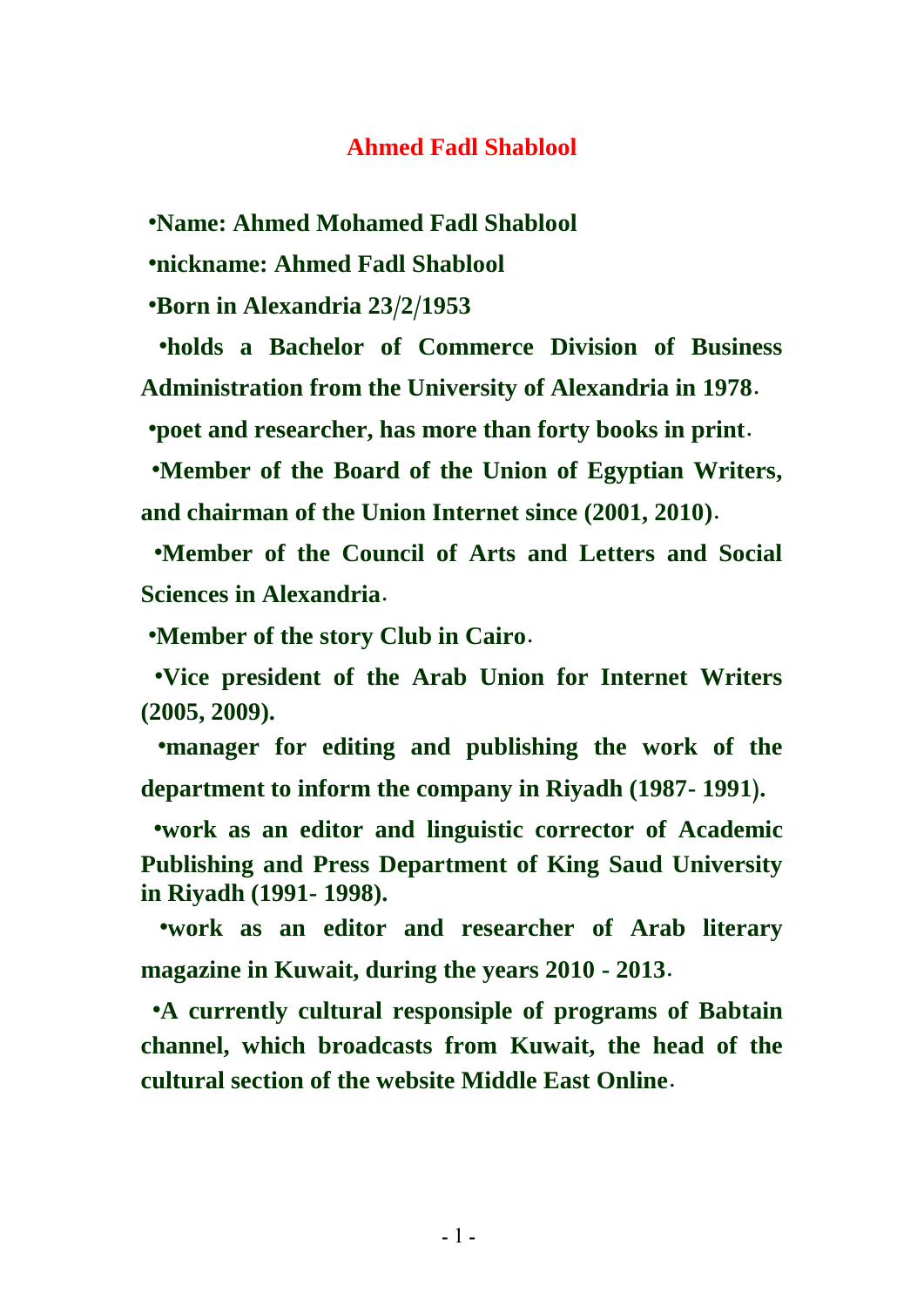# **•Publications**

### **First: Books of poetry:**

- **Passengers to God in 1980**
- **And lost sea 1985**
- **Two Burns birds on the Sea 1986**
- **Twitter Bird automated two editions. 1996 - 1999.**
- **Bird and nets Open 1999**
- **Alexandria migratory 1999**
- **Sunglasses .. Last Sea. 2000**
- **our water and roses 2001**
- **Sea last 2003**
- **walks between two rivers 2005**
- **a woman of poppy in 2009**
- **the remnants of the corners of your candle 2012.**

### **Second: Children's Literature:**

- **interview with the Sun and Moon, 1997**
- **Hakim speaks Beret 1999**
- **aircraft and the city 2001**
- **of hair stones family 2003**
- **my sisters street trees 2005**
- **Alla and the sea 2009**
- **dialogue with the queen of fruits in 2011**
- **circles of life in 2011**
- **Do I kid you" ? 2012**

### **Third: Literary Studies**

- **voices of contemporary poetry in 1984 .**
- **modernity issues in poetry and short story in 1993**
- **the aesthetics of poetic text for children in 1996**
- **Writers Internet .. writers of the future (the first three editions) 1997, and the second and third 1999.**
- **Dr. Hadarah 1998**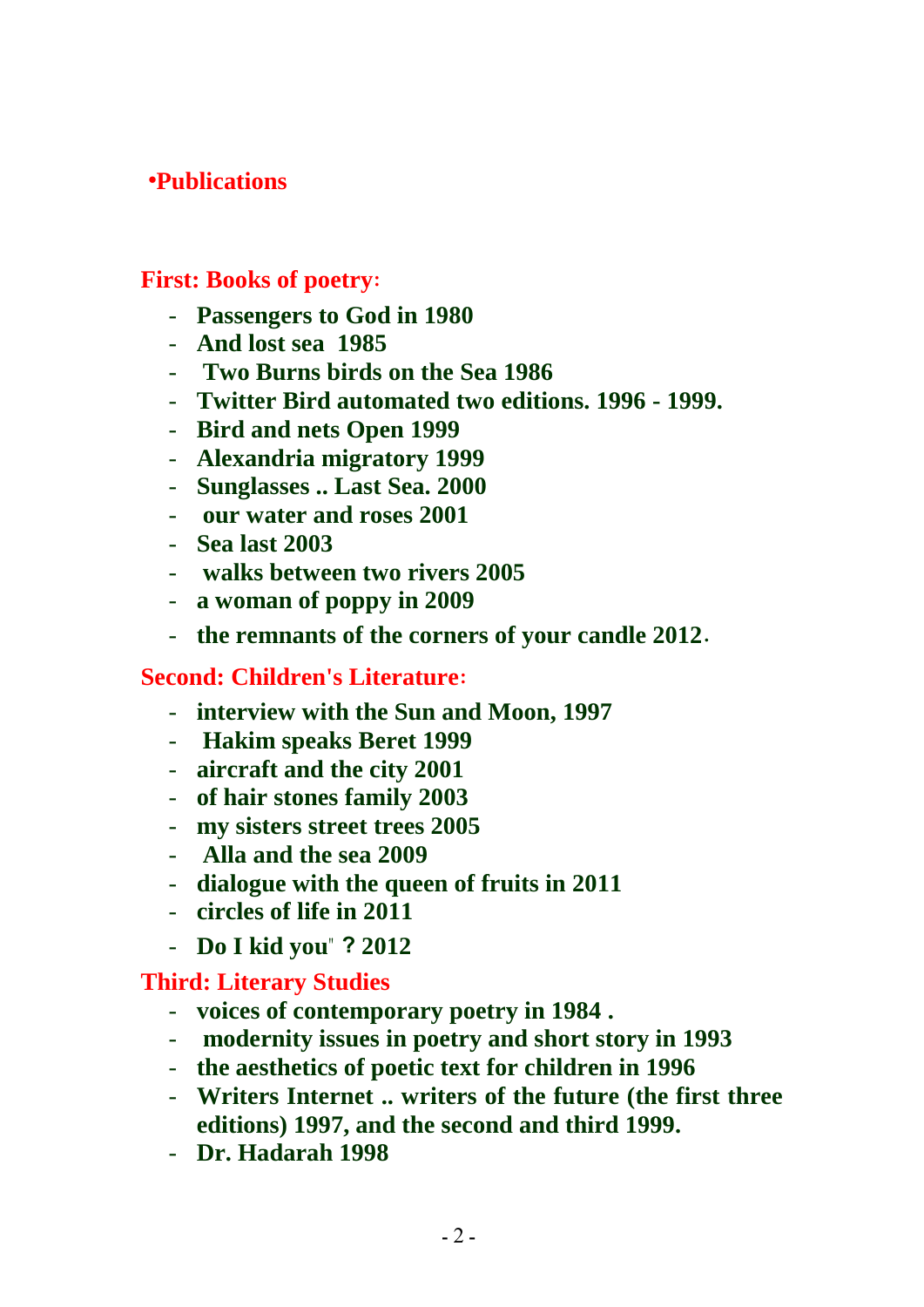- **Saudi voices in the short story in 1998**
- **Gaze at the Ghazi al-Gosaibi hair 1998**
- **children's literature in the Arab world issues and opinions 1998**
- **Children's Literature technology 1999**
- **life in the novel 2001**
- **Darwish bridge and the commandments of Amal Donkol 2003**
- **the restoration of Alexandria 2003.**
- **Electronic Publishing revolution 2004**
- **on the shores of Monday in the story and the novel in 2005**
- **women Sardh readings in the story and the novel in 2007**
- **Poets Eskinhm clouds 2008**
- **between children's literature and poetry Digital 2009**
- **wrote a paper paved the digital revolution in 2015.**

## **Fourth: Travel Literature:**

- **I saw Paris in 2005 .**
- **from Istanbul to Cordoba in 2006.**

**Fifth: Arabic lexical**

- **Glossary of age in 1996 .**
- **Lexicon poets childhood in the Arab world during the twentieth century in 1998.**
- **early Lexicon simplified things 1999**
- **Egypt in the ocean dictionary 2008.**

**Sixth: electronic publishing:**

- **pedant. Collection of poems mail Publishing House (Arabic Books) Cairo in 2005.**
- **I saw Paris (in travel literature) Electronic Publishing (Arabic Books) Cairo 2005**

**Seventh: participation in the encyclopedic work with others:**

- **conferences Saudi Arabia guide 1989 .**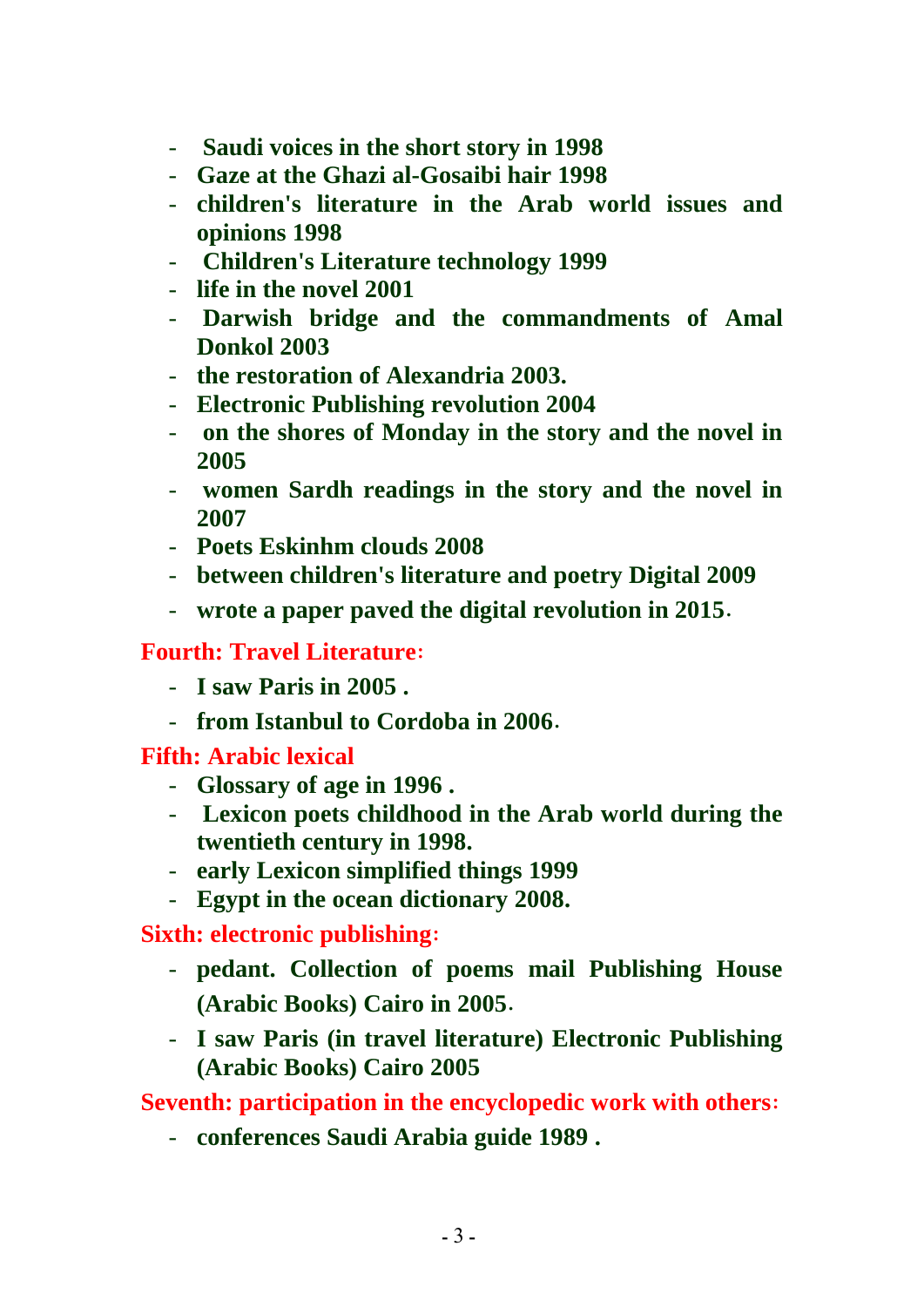- **Lexicon writers and writers in 1990 .**
- **Lexicon Babtain Arab poets of contemporary 1995.**
- **The Global Arabic Encyclopedia 1996.**
- **Qrunfleh to Lady of the Sea (poets of Alexandria) 1998 .**
- **Abdulaziz Saud Al-Babtain Award Foundation for Poetic Creativity in the Arab press mirror – 2014.**
- **Foundation of Abdulaziz Saud Al-Babtain Prize for Poetic Creativity .. documents and 2014 images.**

**Eighth: Journalism**

- **editor of the Pharos Magazine of Literature and Arts (Master) which was issued seven numbers and then stopped (also released three books on literature magazine).**
- **- correspondent for the Saudi newspaper Al Jazeera during the period from 1982 to 1996 .**
- **magazine reporter Kuwaiti women to the nation during the period from 1984 to 1986.**
- **Member of the Editorial Series contemporary literary voices in Zagazig.**
- **Executive editor of the magazine "contemporary word" issued by the West and Central Cultural Delta region .**
- **editor of the "gap" magazine published by the Arts and Arts and Social Sciences in Alexandria.**
- **Member of the editorial bulletin "News Book" issued by the Egyptian Writers Union which.**
- **the cultural editor of Website Middle East online. www.middle-east-online.com .**
- **member of the editorial board of the magazine Al Arab in Kuwait in 2010 - 2013.**
- **The official Al-Babtain cultural programs channel Al Bawadi T.V in Kuwait since 2013.**

**Ninth: Arbitration in contests and prizes**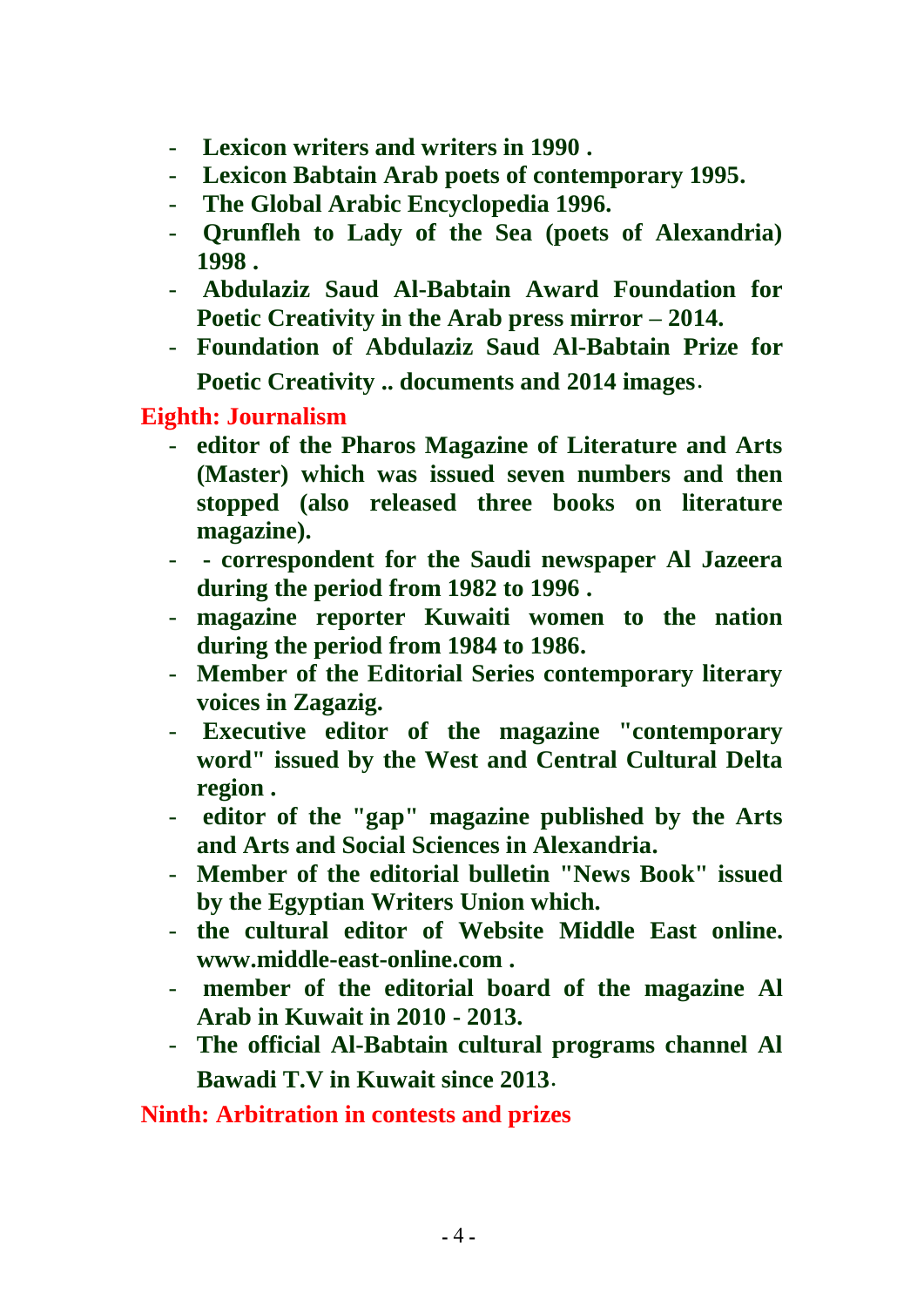**- The arbitration in some competitions of poetry at the University of Alexandria and the General Authority for Cultural Palaces and the Writers' Union in Egypt.**

**- The arbitration in the Arab Journalism Award (Child Press) organized by the Dubai Press Club (eighth session), 2009.**

**He got a lot of awards, medals and certificates of appreciation, including:**

- **The first prize of the Supreme Council for Culture Commission literary and linguistic studies in 1999 for search "Children's Literature technology"**
- **Shield Culture and Science Symposium in Dubai for his research "Child Culture in the Age of Technology," 2003.**
- **General Union of Arab Writers and writers, the Writers' Union of Algerian shield for his research. " Child and the war in poetic Arabic contemporary space, the twenty-second General Conference of the Arab Writers, held in Algiers 2003.**
- **merit and excellence award from the Women's Development Association in Cairo for his study "Reading in creativity novelist Egyptian Women" 2004.**
- **certificate honored by the International Association of Translators and creators ( ATA) 2007.**
- **honoring lifetime achievement award from the House of Culture in Lebanon Naaman 2007.**
- **Certificate of Appreciation from the Abu Dhabi Authority for Culture and Heritage Abu Dhabi media to participate in the festival and competition "Million's Poet" 2008.**
- **State Incentive Award in the Arts (children's hair Diwan " sisters street trees ") 2008.**
- **The honorary shield from Dubai Dubai cultural magazine 2009.**